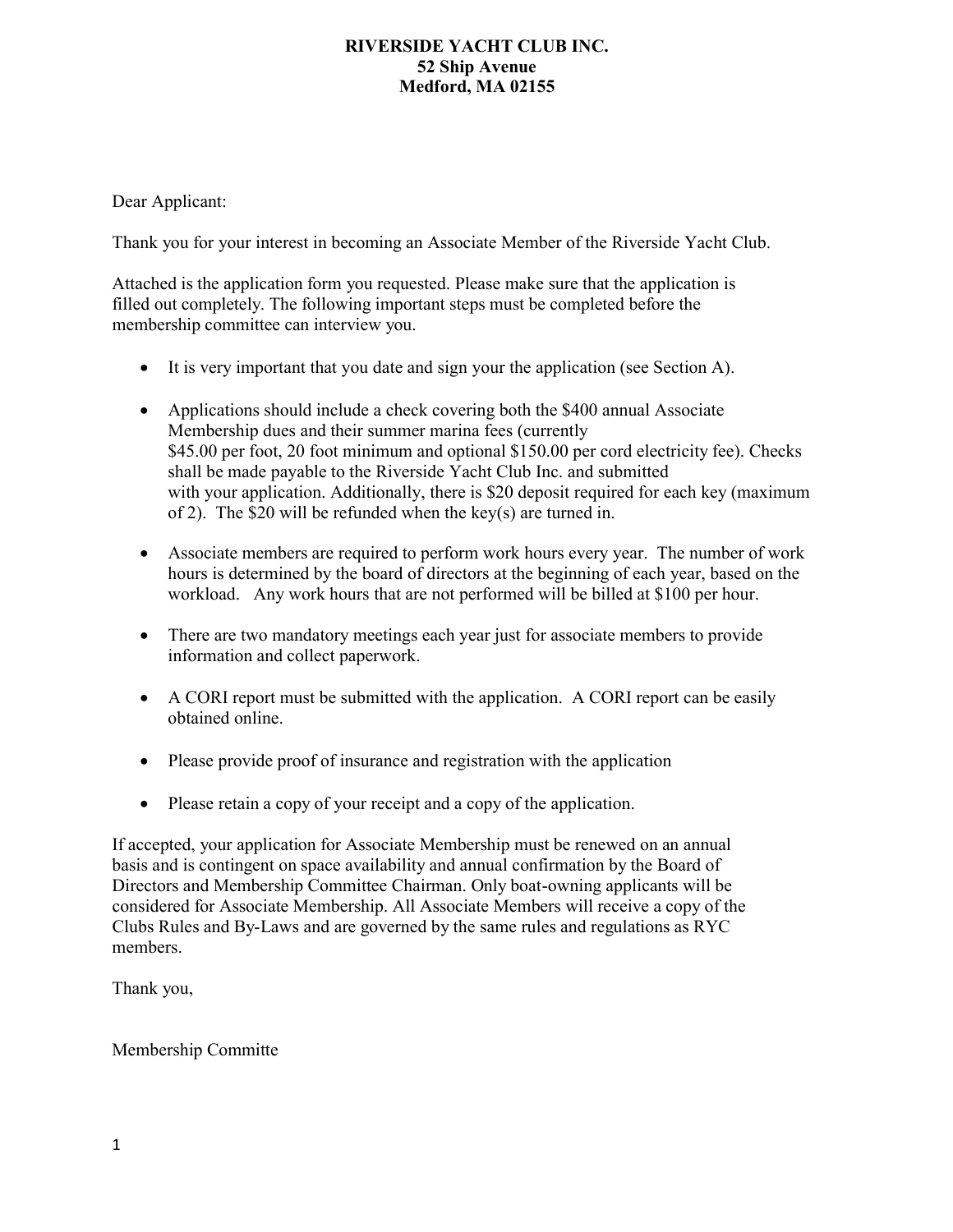## **APPLICATION FOR ASSOCIATE MEMBERSHIP**

Date Accepted By BOD:

Date Sworn In By Club Secretary:

Date Submitted:

Date Interviewed By BOD:

To the Commodore and the Board of Directors:

#### **Section A**

I hereby apply for associate membership in your club and if accepted, l agree to conform to and abide by its constitution and By-Laws and any amendments made thereto. Also to all orders, rules and regulations of said club.

Respectfully yours,

(Signature)

## **PRINT OR TYPE**

| Name: Name: Name: Name: Name: Name: Name: Name: Name: Name: Name: Name: Name: Name: Name: Name: Name: Name: Name: Name: Name: Name: Name: Name: Name: Name: Name: Name: Name: Name: Name: Name: Name: Name: Name: Name: Name: |  |
|-------------------------------------------------------------------------------------------------------------------------------------------------------------------------------------------------------------------------------|--|
|                                                                                                                                                                                                                               |  |
| Home Telephone $\#$ Work Telephone $\#$                                                                                                                                                                                       |  |
|                                                                                                                                                                                                                               |  |
|                                                                                                                                                                                                                               |  |
|                                                                                                                                                                                                                               |  |
|                                                                                                                                                                                                                               |  |
| <b>Section B</b>                                                                                                                                                                                                              |  |
| Place of birth:                                                                                                                                                                                                               |  |
| City or town: State:                                                                                                                                                                                                          |  |
| Date of birth: Present age:                                                                                                                                                                                                   |  |
| Are you a Citizen of the USA? ________.                                                                                                                                                                                       |  |
| If foreign born, when and where were your final Naturalization Papers issued?                                                                                                                                                 |  |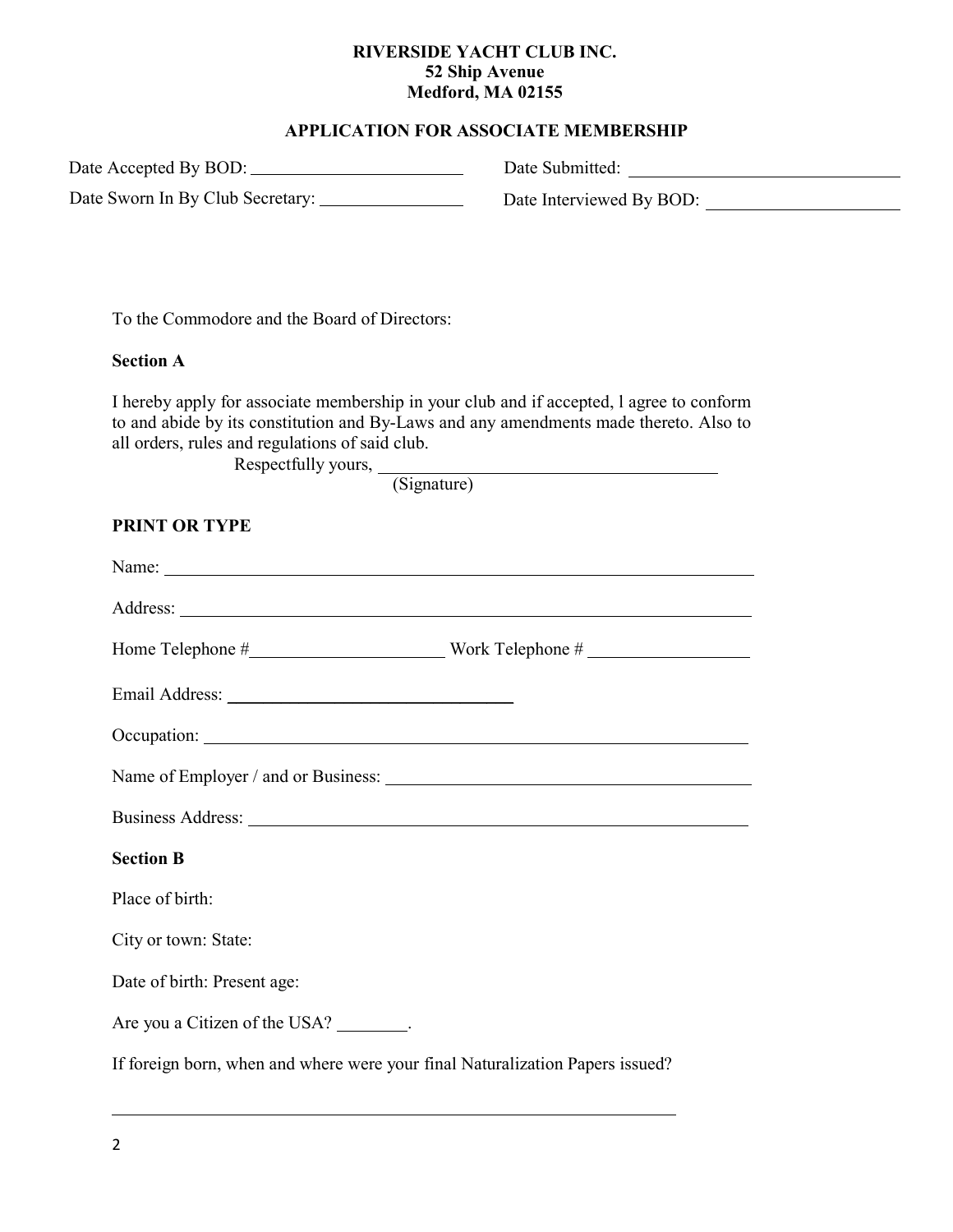# **Section C**

Why do you want to join the Riverside Yacht Club?

| Have you ever pleaded guilty to, or been convicted of a felony?                                                                                                                                                          |                            |        |
|--------------------------------------------------------------------------------------------------------------------------------------------------------------------------------------------------------------------------|----------------------------|--------|
| If yes, state the nature of the crime(s) and the date of the offense(s)                                                                                                                                                  |                            |        |
| All applicants are asked to attach a recent copy of their Criminal Offender Record<br>Information (CORI) to this application.                                                                                            |                            |        |
| <b>Section D</b>                                                                                                                                                                                                         |                            |        |
| Have you ever held membership in a chartered organization, club, or this club?<br>Have you ever held office in another organization or club?                                                                             |                            |        |
| If you are no longer a member, list reason for leaving                                                                                                                                                                   |                            |        |
| Have you completed a Coast Guard Approved Instruction Program or any type of<br>Boating Course? __________. If yes, please list:                                                                                         |                            |        |
| <b>Section F</b>                                                                                                                                                                                                         |                            |        |
|                                                                                                                                                                                                                          |                            |        |
| Make of Boat<br>Length Beam Draft<br>Draft                                                                                                                                                                               |                            |        |
| Power (Gas/Diesel) _____________HP ___________Single ________Twin ______________                                                                                                                                         |                            |        |
|                                                                                                                                                                                                                          | Name of Boat: $\text{MSE}$ |        |
| All boats will have at least \$300,000.00 of liability insurance, or they will not be<br>permitted in the R.Y.C. Marina. RYC must be named as "additional insured"<br>The club's email address is ryc52shipave@gmail.com |                            |        |
| Insured by:                                                                                                                                                                                                              |                            |        |
| <b>Insurance Company Address:</b><br>Policy Number:                                                                                                                                                                      | Type:                      | Value: |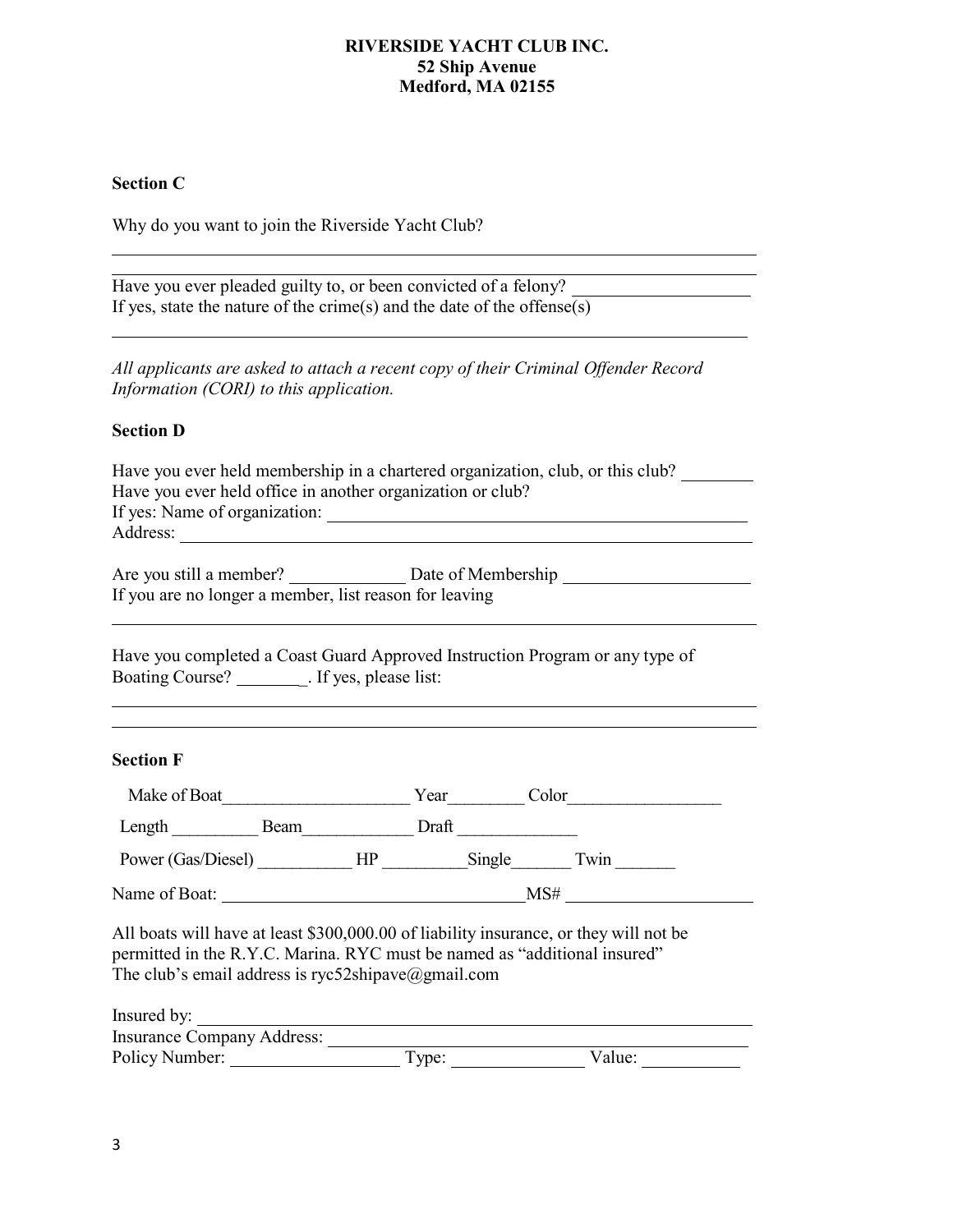## **Section G**

Applications should include a bank check or money order covering both the \$200 annual Associate Membership dues and the required summer marina fee (currently \$45.00 per foot, 20 foot minimum and optional \$100.00 per cord electricity fee). Checks shall be made payable to the Riverside Yacht Club Inc. and submitted with your application. Please contact the Membership Committee Chairperson at 781-395-9872 to submit your completed application.

#### **Section H**

Space below is reserved for membership committee:

| Date of Application:                 |
|--------------------------------------|
| Comments:                            |
|                                      |
|                                      |
| Date of interview:                   |
| Comments:                            |
|                                      |
| Date Approved by Board of Directors: |
| Comments:                            |
|                                      |
| Date voted in by the membership:     |
| Comments:                            |
|                                      |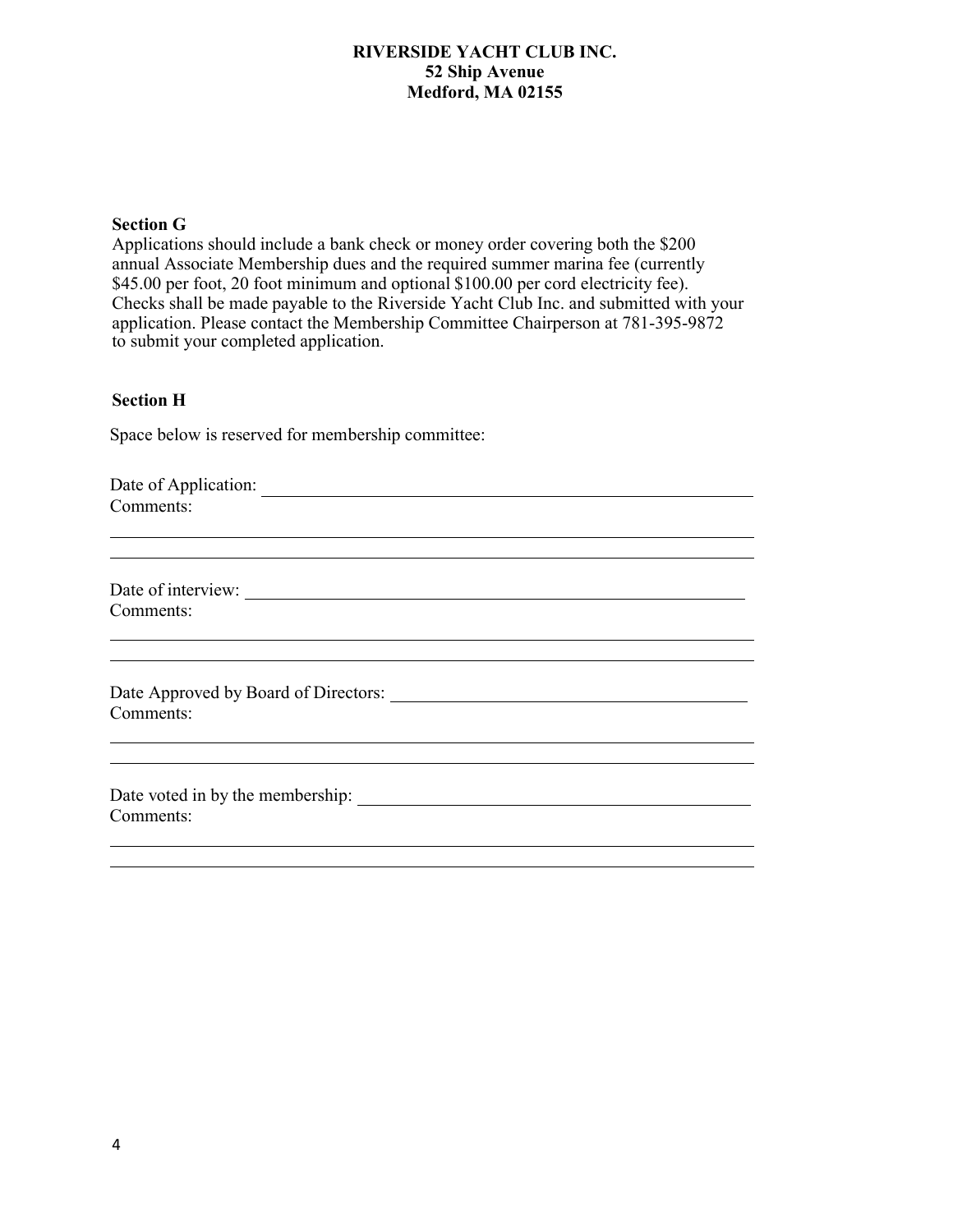#### **MEDIATION AGREEMENT**

This agreement made by and between the Riverside Yacht Club (hereinafter the "Club") and (hereinafter the "Associate Member") is made pursuant to the Constitution and By-Laws or the Club and its acceptance by the Associate Member is a condition of Associate Membership in the Club

Whereas, the Club is a social organization which, among other things promotes boating and water safety, community service, and fraternal relations between and among its Members, Officers, Directors, Agents, Servants, and Employees; and

Whereas, the Club acting through its Officers and Directors, has determined from previous experience that litigation conducted by, and involving Associate Member, Members, Officers, Directors, Agents, Servants and Employees is inimical to the Club's goals which include society, friendship, and camaraderie and

Whereas, the Club seeks to preserve and promote these values; and whereas the Associate Member also seeks to preserve and promote these values; now, therefore, the parties agree as follows;

1. I Mediation Agreement. swear or affirm that I have read and understand this

2. I agree to submit and dispute, claim or controversy that may arise between me and the Club, its Officers, Directors, Associate Member, Members, Employees, and Agents, to a mediator jointly selected by the involved parties.

3. This agreement shall apply to any claim or demand for damages, whether for personal injury or for property damage, or for equitable relief.

4. The costs of such mediation shall be born equally by the parties thereto.

5. Any associate member or member of the Club who fails or refuses to submit to the mediation any dispute involving the Club, its Officers, Directors, Associate Member, Members, Employees, and Agents, or who institutes or causes any lawsuit(s) to be filed in any Court against the Club, its Officers, Directors, Associate Member, Members, Employees, and Agents, shall be subject to discipline, including but not limited to, suspension or revocation of his/her membership in the Club.

6. Any mediation conducted hereunder shall be presented to a person(s) trained and experienced in the process of mediation. Said Mediator(s) shall be a member in good standing of the Massachusetts Bar Association.